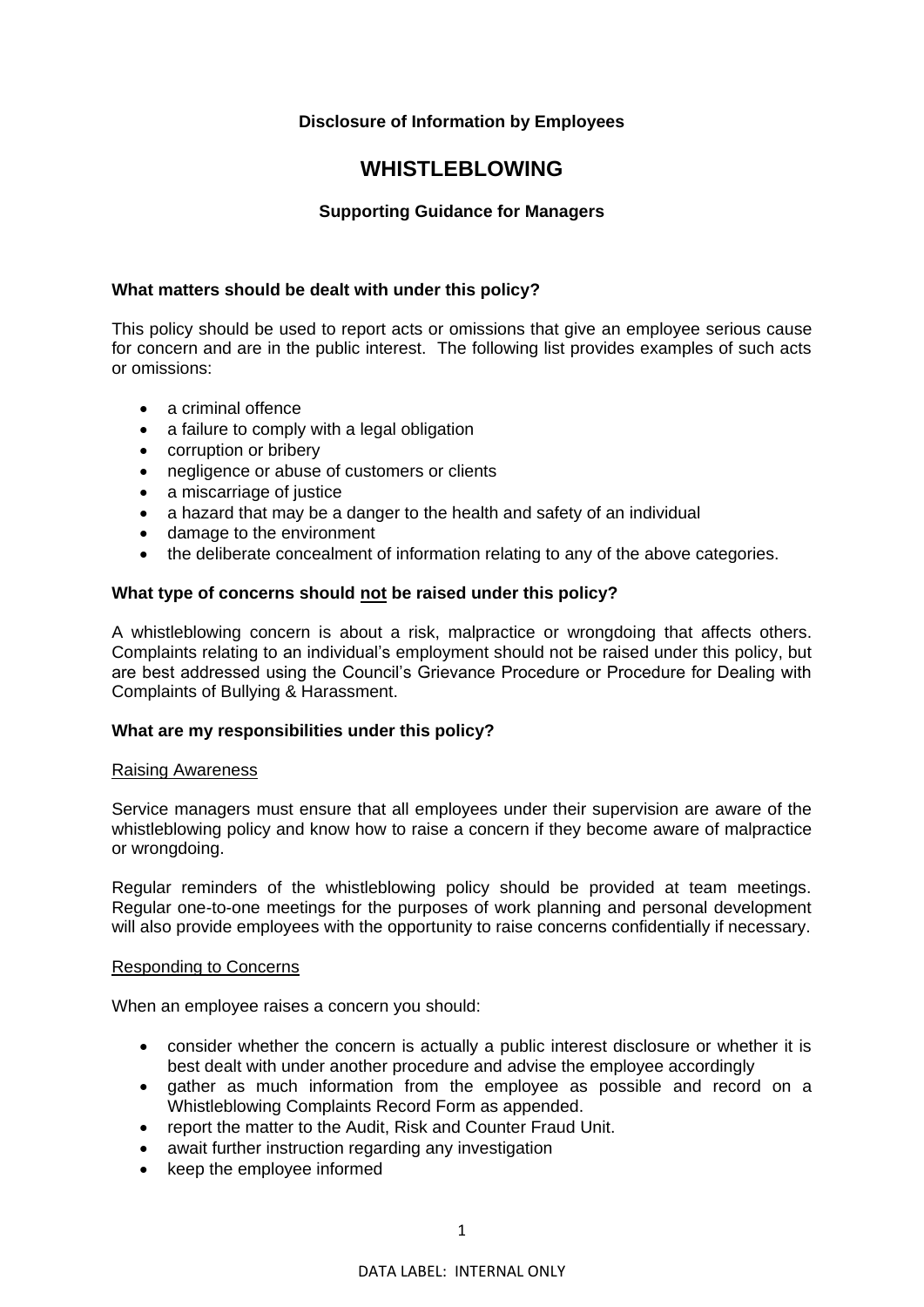#### Confidentiality and Anonymity

Council policy assures individuals raising a concern under this procedure that their report will be treated confidentially. You should assure the individual that their complaint will be dealt with in the strictest confidence and initially only discussed with other relevant persons for the purposes of seeking advice and that their anonymity will be maintained where possible.

You should advise the individual however, that should the matter for example become the subject of a disciplinary case or police investigation it may not be possible to guarantee anonymity.

#### Ensuring Protection from Victimisation, Bullying & Harassment

Council policy assures individuals raising a concern under this procedure that they will be protected from unfair dismissal, victimisation and harassment as a result of making a public interest disclosure that they reasonably believe to be true.

As line manager you have a responsibility to ensure that victimisation, bullying and harassment are not tolerated within your team and to immediately address any reports of such behaviour.

#### **What should I do if I receive an anonymous complaint?**

If you receive an anonymous complaint you should consider whether the allegations fall into one of the whistleblowing categories as detailed on the whistleblowing complaint record form.

Where you consider the allegations to constitute a whistleblowing complaint you should follow the whistleblowing procedure and report the matter to the Audit and Risk Management team.

Whether a concern expressed anonymously will be investigated under this policy will be at the discretion of the council. In exercising this discretion, the factors to be taken into account will include:

- the seriousness of the issue raised;
- whether the allegation/concern is worthy of belief; and
- the likelihood of confirming the allegation from attributable sources.

Human Resources January 2021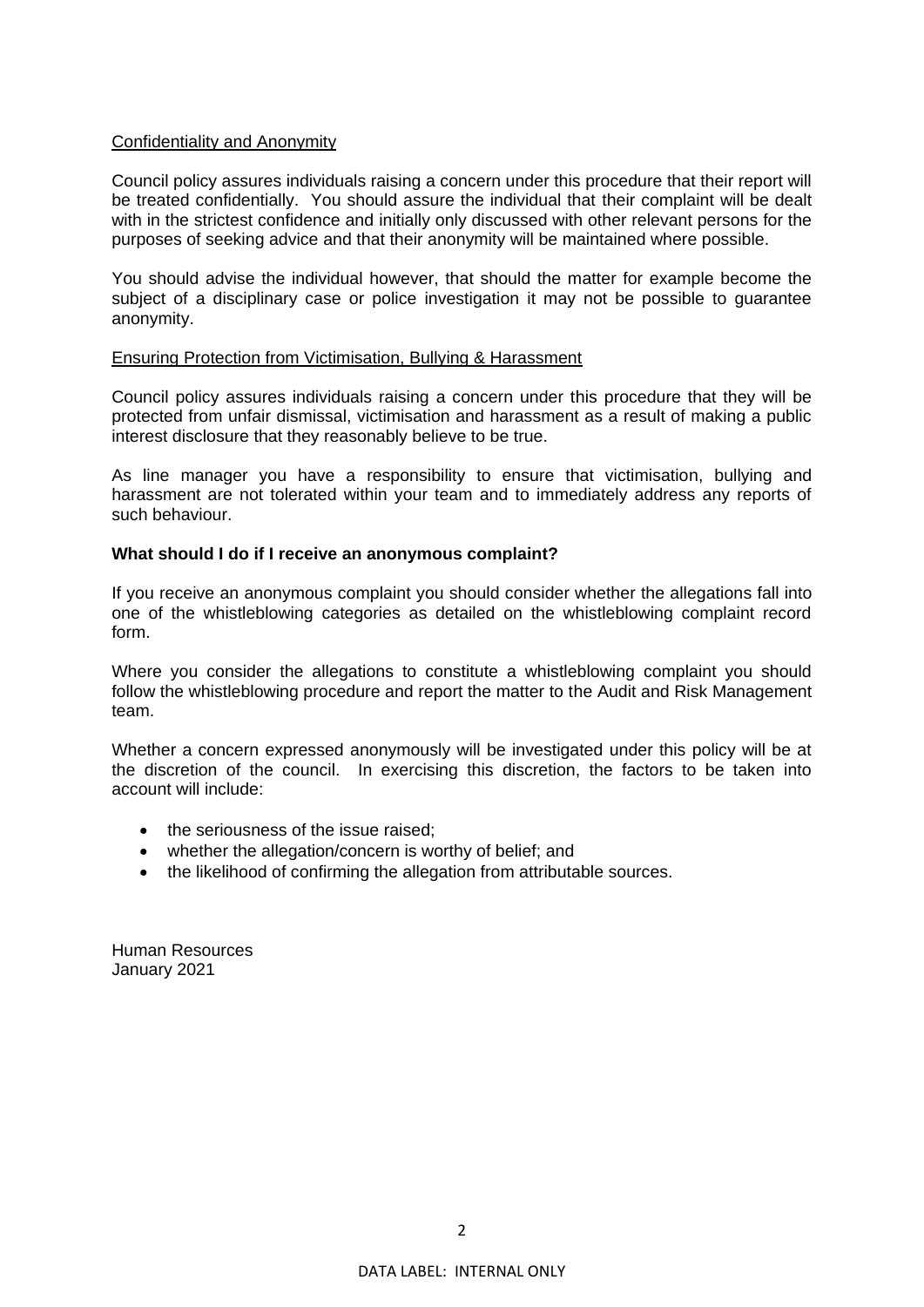$\overline{\phantom{0}}$ 

#### **WEST LOTHIAN COUNCIL**

#### **WHISTLEBLOWING COMPLAINT RECORD**

| <b>CONTACT INFORMATION</b>             |  |  |
|----------------------------------------|--|--|
| Name of Employee making the complaint: |  |  |
| Service:                               |  |  |
| Line Manager:                          |  |  |
| <b>Contact Telephone Number:</b>       |  |  |

Complaint received anonymously

#### **COMPLAINT CATEGORY**

- a criminal offence such as theft, fraud, bribery or corruption
- a failure to comply with a legal obligation or a council policy
- negligence or abuse of customers or clients
- a miscarriage of justice
- a hazard that may be a danger to the health and safety of an individual
- damage to the environment
- the deliberate concealment of information relating to any of the above
- other

| <b>EMPLOYEE(S) INVOLVED</b> |  |  |
|-----------------------------|--|--|
| Name:                       |  |  |
| Post Title:                 |  |  |
| Service Area:               |  |  |

| Name:         |  |
|---------------|--|
| Post Title:   |  |
| Service Area: |  |
|               |  |
| Name:         |  |
| Post Title:   |  |
| Service Area: |  |